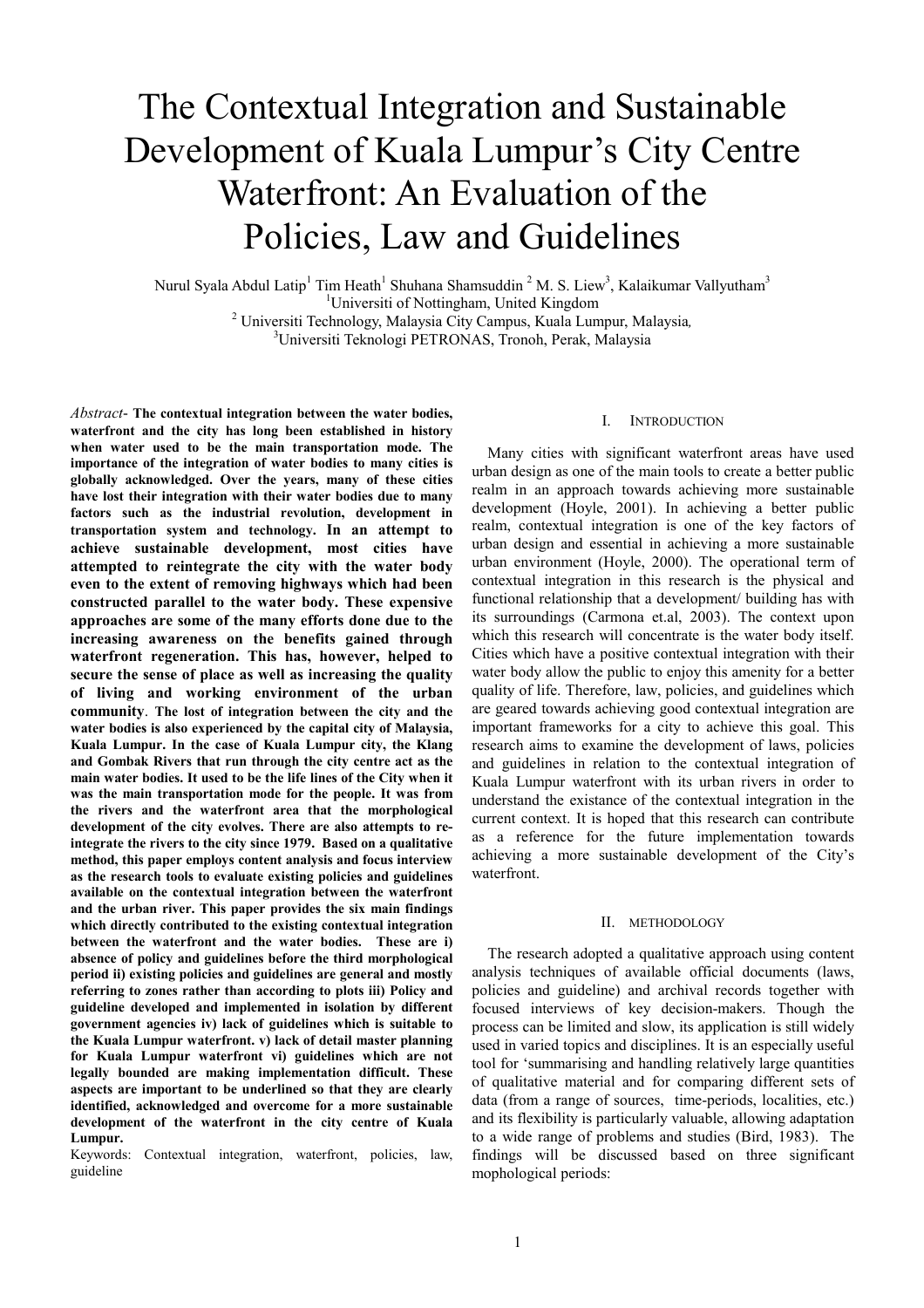- i) Early waterfront establishment river decline (1857 -1910)
- ii) River decline the commencement of the 'waterfront regeneration' (1911 – 1978)
- iii) 'Waterfront regeneration' till current (1979 2010).

# III. BACKGROUND STUDY

Policies are government agendas established by the central government for other government agencies and local authorities to implement in their local areas. Policies are sometimes made legal for the purpose of mandatory implementation but sometimes they are not legalized. The roles of national policies and political philosophies have to be recognised as vital factors that cause changes to waterfronts (Riley and Smith, 1988, p.43). Clear evidence of the impact of national policies can be seen in UK towards urban regeneration through its Inner Urban Area Act, 1978. It was in 1972, that Peter Walker, the Secretary of State for the Environment gave the first public recognition of the need for urban regeneration in Britain. He appointed consultants to work on three deprived inner-city areas in Lambeth, Liverpool and Birmingham. The result of these studies and the subsequent Government White Paper in 1977 underlined the acute level of deprivation in the inner city. As a result, focus was switched to the urban programme with the government channeling financial resources from its new town programme '*to urban areas to help the cities'*. Slowly but gradually public attention on the issue increased during the first half of the following decade. Subsequently, the transformation of the downtown often focused upon the regeneration of the waterfront (Colquhoun, 1995).

The impact of law, policies and guidelines towards the regeneration of waterfronts can also be seen in the US. West (1989) mentioned an increase of environmental regulations and policy formulation in the US in 1970s and 1980s. Indeed, the Clean Water Act (see US Public Law 91-190) and the National Environmental Policy Act (see US Public Law 92-500) had significant impact upon waterfront. With the implementation of these policies, there were high demands on water clean-up to make waterfronts more attractive. These have led to the water quality improvements that have encouraged new investment in waterfront areas by developers and users alike. These policies also led to the reclamation of brownfield sites resulting in new parks and other multi-use developments which have visually enhanced waterfront areas (Breen & Rigby, 1996).

Many cities have implemented waterfront policies and guidelines that instigate contextual integration through design guidance and control. An example of this can be seen in the policies adopted by the Government Office for London that focused upon the River Thames as the core contributor to the quality of the London's environment. Indeed, new development has to demonstrate consideration of how it integrates with the river (Carmona et. al., 2003).

#### IV. AN ANALYSIS OF KUALA LUMPUR WATERFRONT

# *A) Early Waterfront Establishment – River Decline (1857- 1910)*

The first settlement in Kuala Lumpur started at the waterfront in 1857. The earliest law which included aspects relating to the urban river - the Sanitary Board Enactment – was introduced in 1907. The enactment concentrated on health and sanitation including drainage as part of the law. The river was part of the drainage system but according to Norris (1980) under the newly established Sanitary Board, this enactment was primarily of a piece-meal and regulatory type. It was later reviewed and renamed as the Municipal Ordinance Cap 133 / 1913 and the Town Improvement Enactment 1917. This focused more on health and the habitation of houses (setting of back lanes and open spaces for sanitary conveniences) and did not specifically discuss the river or the importance of it. Though there were no planning policies or laws, many of the earlier waterfront developments consisting of residential buildings, public buildings and shops were contextually integrated with the urban river because they depended on the river as the main mode of transportation and for daily life resources. The residential houses often had direct access to boats on the river (A1 in Figure 1).



Figure 1. Relationship of waterfront and the waterbody between 1857- 1910**.** 

Public buildings often had double frontages (A3) with direct access from the river (A6). Some shops faced the river across a street or pathway (A5). Only a few buildings backed onto the river and faced the street (A4). Sadly, with the introduction of the railway and motor transportation during this period, the waterways became redundant and became the backyard of the city. From then on, contextual integration of the waterfront and the urban river started to decline.

*B) River Decline – The Commencement of the "Waterfront Regeneration" (1911-1978)*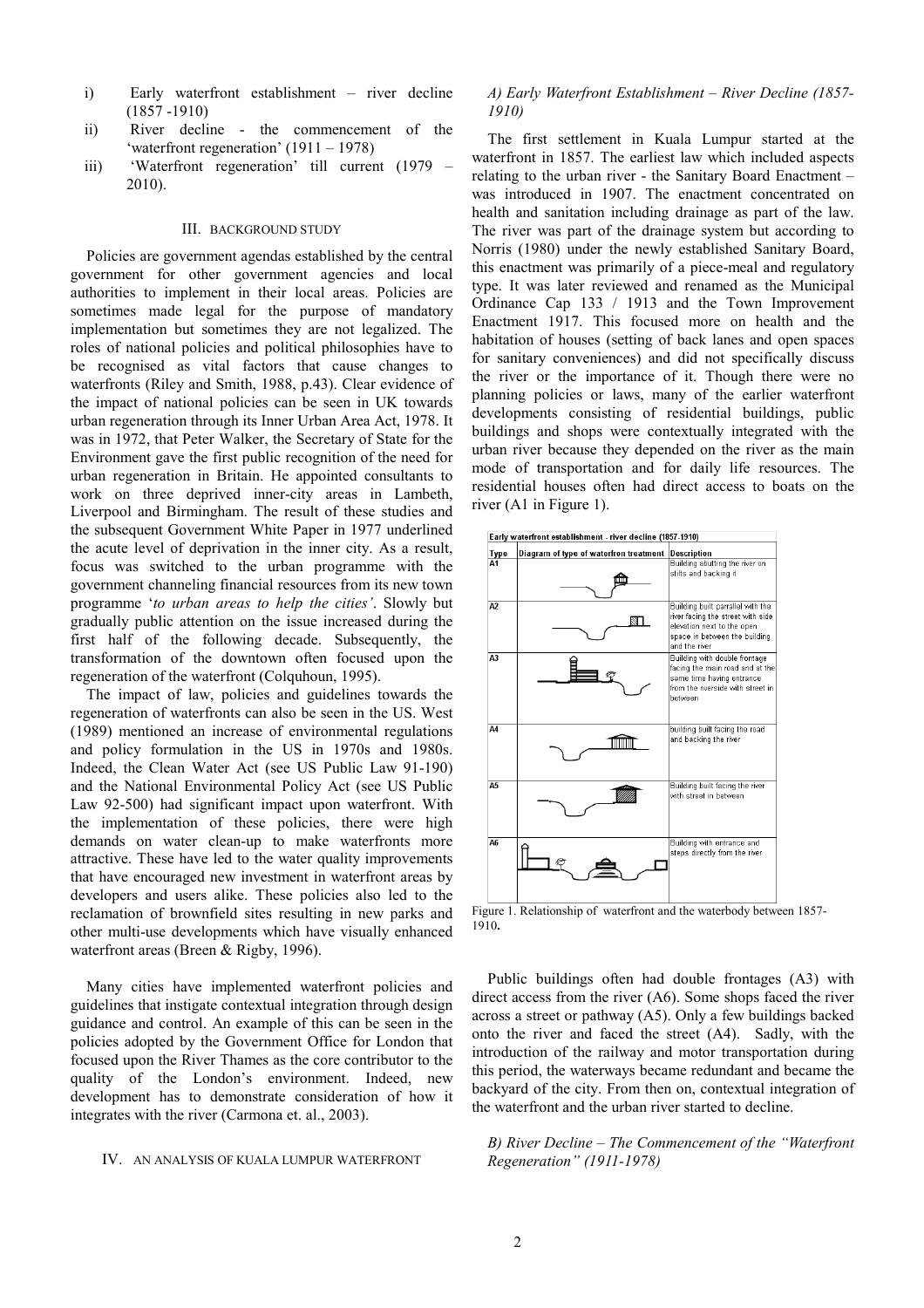<span id="page-2-0"></span>. The specific law in relation to the river was in place starting in 1920s which is known as the Water Act 1920. This law is still use by the current Department of Irrigation and Drainage (DID) but only partially was adopted by Kuala Lumpur City Hall (KLCH) into its Street and Drainage Act 1974 (Act 133). The Water Act 1920 gave the definition of river, the responsible authority of the river and the riverbanks and those involved in the appeal board.

The Water Act 1920 was the first specific law that related to Kuala Lumpur's river. This Act is still in use by the current Department of Irrigation and Drainage (DID) but only partially was adopted by Kuala Lumpur City Hall (KLCH) into its Street and Drainage Act 1974 (Act 133). The Water Act 1920 defined the river and the responsibility of authority of the river and the riverbanks.

In 1923, with the introduction of town planning in Kuala Lumpur, a new Town Planning & Development Bill, 1923 was enacted. This marked the beginning of planning legislation in Malaysia. It embodied the zoning concept and included drainage and irrigation (including beautification) related to river improvement under sub-section 86 in consultation with the Chief Hydraulic Engineer and the Chairman of the Sanitary Board (Reade, 1924). In 1927, the Town Planning & Development Bill, 1923 was re-drafted due to *'inter-departmental jealousy'* in relation to the power dilution (of the Sanitary Board) and also because the new Town Planning Committee was relegating an established authority of the Sanitary Board to a subordinate role (Kamarulddin, 2008). The revised Bill was simplified and did not specify matters relating to the river and improvement schemes were not included.

In the 1930s, amendments were made to the earlier Sanitary Board Enactment that consolidated various previous enactments incorporating the Town Planning Bill which included the Town Planning enactments in preparation of the zoning plan or better known as the General Town Plan. This was still inadequate because it did not include *'legal provision for community facilities'* such as road reserve or river reserve (Lee, 1990). It gave statutory power to the Sanitary Board to *'prepare, administer and approve plans'* that were prepared by the local authority (Lee, 1990). This enactment was later amended in 1955 and renamed as the Town Boards Enactment (Cap 137) which under section 89 included a requirement for building design in terms of appearance in relation to context, materials, height and relationship (access and egress) to the street and back lanes for the purpose of the night-soil services (Nordin, 2008). Though the importance of contextual integration was mentioned, it did not specifically mention the response towards the urban river despite the importance of the river to the city.

During this period, many other laws were enacted that incorporated penalties for polluting the waterways including the Irrigation Areas Act 1953 (Act 386); the Undang-undang Kecil Bangunan Dewan Bandaraya KL 1958; followed by the Akta Ibu Kota Persekutuan, 1960 (Act 190); Environmental Quality Act 1974; Street and Drainage Act, 1974; Local Government Act 1976 and Fisheries Act 1985 (Act 317). The Land Conservation Act 1960 (Act 385) also incorporated control of the silting and erosion of the waterways. Other related laws in relation to the power for the river and its riverbanks were introduced in the National Land Code 1965 (Act 65) which confirmed the river as the property of the State and declared the river as a reserve. Currently, while this research is being conducted, DID is in the process of preparing a new 'River Law'.

There was a plethora of related laws enacted during this period, however, most of them concentrated on penalties for the pollution of waterways. This was clearly important in the achievement of good contextual integration because without a clean waterway, development is unlikely to be built with a positive relationship to the river (Pidwill, 1993). Despite these laws, there were minimal policies and guidelines to govern how waterfront development was contextually integrated with the river (KLSP, 1984). As a result, the majority of the waterfront developments were built backing onto the water (B1, B5, B6, B7 in Figure 2 ) with no direct access from the river.



Figure 2. Relationship of waterfront and the water body between 1911- 1978

One of the reasons for this was due to the polluted condition of the river and regular flooding due to overdevelopment (Interviewee 24, Interviewee 28). Towards the end of this period due to a major flood in 1971, the government took the decision to focus upon the importance of the river by controlling development and upgrade and cleaning-up the river and its waterfront (Interviewee 5). In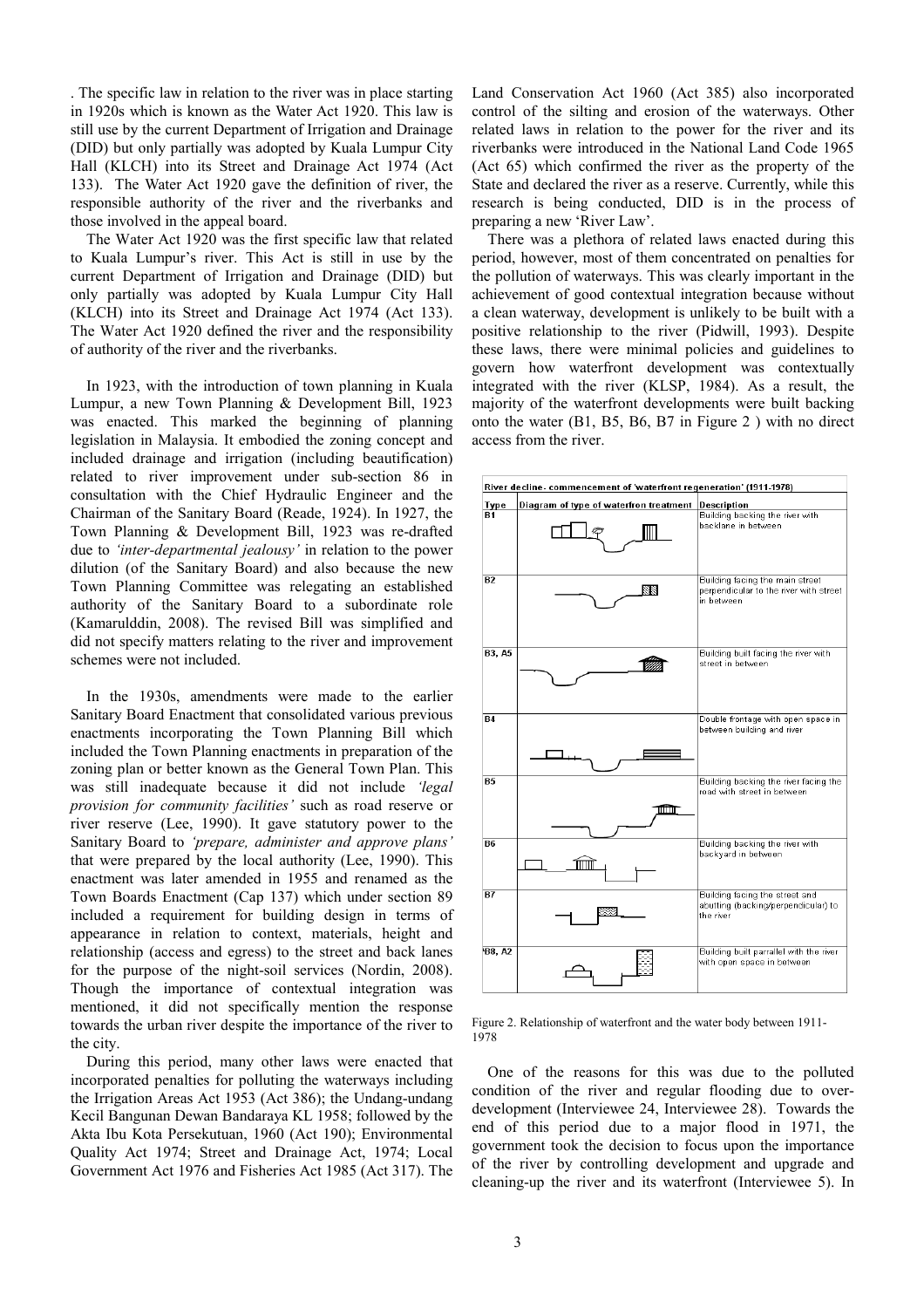1978, concrete channeling for the river was proposed to ensure easier maintenance and 'upgrading' (Interviewee 12, Interviewee 29). This signaled the commencement of waterfront regeneration although it was primarily engineering work to mitigate flooding.

# *C) Waterfront Regeneration Through to date (1979-2010)*

The first policy - the Kuala Lumpur Structure Plan 1984 that stated clearly the importance of the waterfront and the river for the public realm was gazetted in this period. According to this Structure Plan, previous attempts by the public sector to improve environmental quality were handicapped by three main aspects:

## (i) a lack of manpower and technical expertise;

(ii) development approaches that prioritised economic and engineering feasibility; and

(iii) a low priority in the allocation of funds for landscaping and beautification programmes.

This situation also contributed to the situation at the waterfront resulting in developments - as in [Figure 2](#page-2-0)- that were not contextually integrated with the urban river. Specific concerns about the waterfront and river pollution was mentioned due to the *'absence of positive policies and guiding principles for development of the natural features such as rivers'*. In its policy and Goal No.9 concern for the balance of the '*development, ecology and national heritage'* were highlighted (KLSP 1984. Based on this, involvement of the private sectors in the beautification and landscaping provision with additional laws and regulations is stressed as part of the future development plan (KLSP 1984). Increasing the public, private and other agencies awareness of the importance of this matter was also in the plan. The Environmental Improvement Policies in the KLSP 1984 under sub-section LC7 specifically highlighted and acknowledged the waterfront as a potential public place. The Plan also stressed the need for future consideration of the relationships of buildings to the surrounding environment as part of the development control process. However, it was five years later in 1989, that the improvement of the contextual integration between the waterfront and the urban river were implemented (KLCH, 1989). The walkways along the waterfront especially in the historical area were improved with pavements to allow the public to have a continuous flow of movement along the river (Interviewee 10, Interviewee 3). Though indirectly mentioned, the  $5<sup>th</sup>$  Malaysia Plan (1986-1990) stressed the need to preserve the environment, a concern for the enforcement of law, environmental planning and balanced development of socio-economic and environmental needs. Following from this and based on the available documents, the concern and awareness on the importance of the waterfront slowly increased. These can be seen through the increase in the number of policies and guidelines implemented.

In the  $6<sup>th</sup>$  Malaysia Plan (1991-1995), the Ten Year Rehabilitation Programme and 'Love Our River Campaign' were launched in 1992 to improve the waterfront and the river. Out of 119 rivers monitored in 1995, 52 rivers were

found to be clean, 53 rivers are slightly polluted and 14 rivers were categorised as highly polluted and the Klang River was one of them. Unfortunately, 10 years later in the 2005, the campaign was announced as a failure by the Environmental Minister due to its concentration on beautifying the riverbanks rather than cleaning up the river (Star, 2007). The condition of Klang River is still recorded as a polluted river (Class III) in the Environmental Quality Report (2008).

Other initiatives included the amendment of the Town and Country Planning Act 1976 in 1994 to improve measures on the conservation of the environment in all planning applications. The Town and Country Planning Department provided advisory and management services to the Federal, State and Local Authorities towards improving the environment. However, their advice was rarely sought in the implementation of Kuala Lumpur planning because the Kuala Lumpur City Hall has its own Planning and Masterplan Department (Interviewee 16).

The following 7th Malaysia Plan (1996-2000) not only focused upon ensuring more sustainable development through the preservation of environment but also emphasized the integration of environmental considerations with the economic and social development process. It is a continuation of the 6th Malaysia Plan that introduced measures to protect the environment and to conserve natural resources. For example, starting in 1987, all major projects were subjected to environmental impact assessments. The proposal for a National Environmental Policy was introduced in the 7th Plan with the Plan of Action to enforce and monitor the environment effectively. Education on environmental awareness and campaigns were also intensified to ensure active participation from all sections of society. It also highlighted the importance of improving the quality of life side by side with the rapid development of economy. Greater aesthetic values especially the *'appreciation and preservation of the arts and culture and heritage'* were also acknowledged as part of it. Heritage in this context can be related to the river as part of the natural heritage. Efforts involved including environmental considerations in town planning and in-land clearance, upgrading of the national sewage system and the cleaning-up of the activities of the rivers and several flood mitigation projects were implemented. Since then the National Environmental Policy was the guide for environmental and resource management in ensuring long-term sustainability and improvement in quality of life and during the Plan period, there were legislative mechanisms '…*being streamlined at different level as an integral part of overall project planning in order to reduce the adverse*  environmental impact of proposed projects' (7<sup>th</sup> Malaysia Plan, 1996).

In the 8th Malaysia Plan (2001-2005), the pursuit for sustainable development becomes greater. One of the key strategies during the Plan was to adopt an integrated and holistic approach in addressing environmental and resource issues to attain sustainable development. During this plan also the new Kuala Lumpur Structure Plan 2020 was gazetted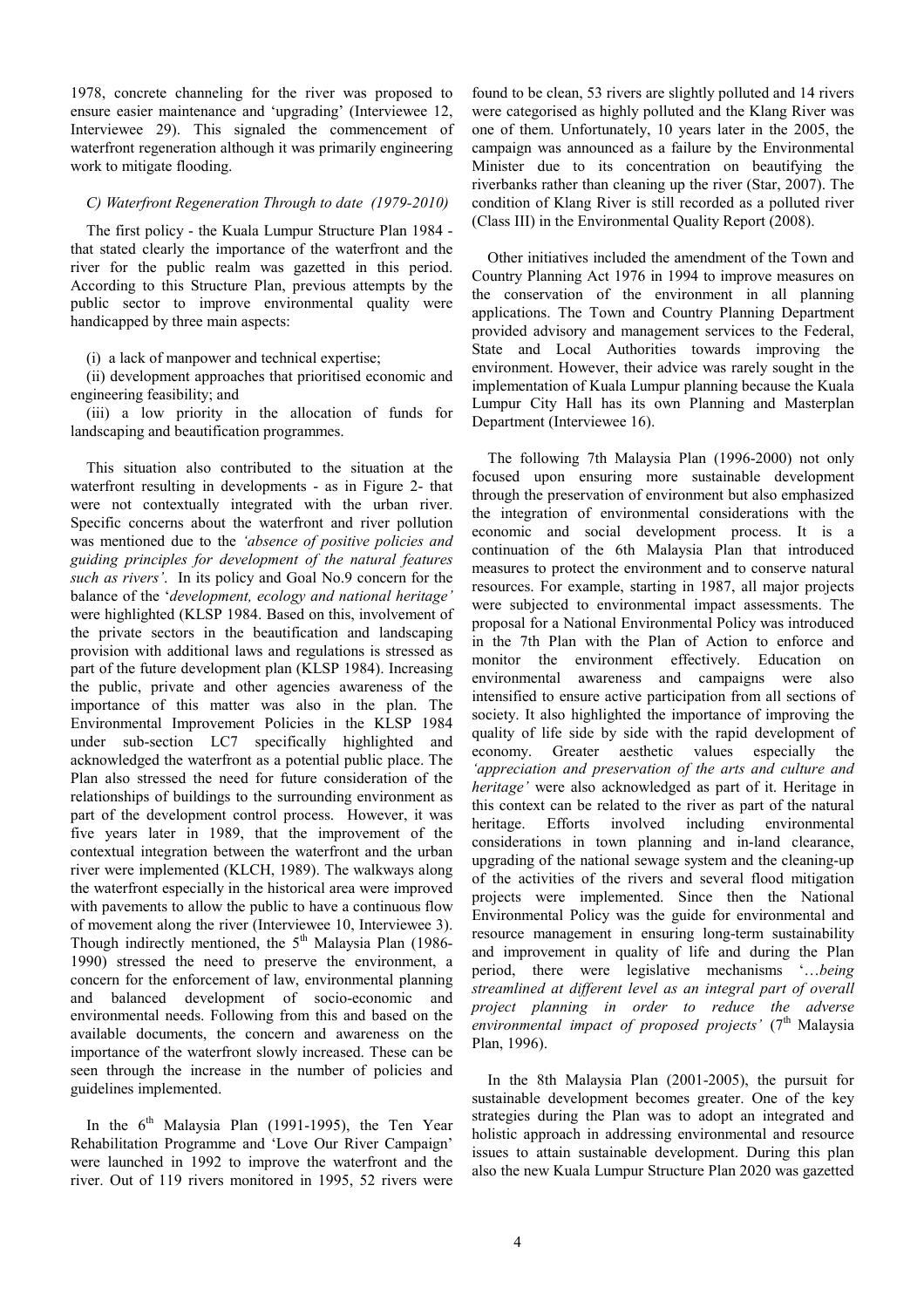<span id="page-4-0"></span>in replaced of the previous KLSP 1984 which was found to be inconsistent with the rapid economic growth of the country. Under its Urban Design Policies in subsection no. 700 :Urban linkages- river corridor was recognised as the potential of the river corridor and future actions will have to be made to increase the value of amenities in this area. The riverfront development guideline shall be formulated and implemented. Since then, various other guidelines in relation to the waterfront were drafted by several departments. This include the 'Facing the River Concept Guideline' by DID (2003), Waterfront as Recreational Area by Landscape Department (2005) and the Planning Guideline for River Reserve as Public Open Space by Town and Country Planning Department (2005). Unfortunately, it was found that these ungazetted guidelines were only use in isolation within the department or agencies which produced them.

Under this Plan also the National Physical Plan (2005) was also launched which highlighted in one of its policies the importance of the conserving the rivers and the surrounding environment under the sub section NPP 22. This is also an important policy to increase the quality of the contextual integration between the waterfront and the urban river. One of the more recent acts, the National Heritage Act 2005 incorporated provision for the conservation and preservation of national heritage including the natural heritage, which includes the rivers. The Act was welcomed after a long wait to preserve the deteriorating national heritage. The implementation and enforcement of the Act were questioned, however, when one of the historical buildings gazetted was demolished in the name of 'urban regeneration' in 2006 (Phang, 2006).

The  $9<sup>th</sup>$  Malaysia Plan (2006-2010, p.10) highlighted five main thrusts including one that was *'…to improve the standard and sustainability of quality life'*. Though general in manner, the thrust can be indirectly related to the aspiration to improve the integration between the waterfront and the urban river. This was clearly stated under the environmental section with the provision of RM510 million for the improvement and beautification of the rivers and RM4 billion for the purposes of flood mitigation. During this Plan, one of the measures taken to mitigate flood which is the RM1.8million Smart Tunnel Project, was realised in 2008. Also under this Plan, policies were further strengthened with the launch of the National Urbanisation Policy (2006) that carried an aim to achieve more sustainable urban development. Being general in manner, it does not specifically focus on the importance of the waterfront but mentions the importance of promoting the usage of the existing facilities and returning vitality to urban centres thereby implying the importance of the waterfront and the urban river. This can be seen implemented in the newly drafted Local Plan for Kuala Lumpur 2020 which in detail specifically focused upon one segment of the guidelines to guide the future development of Kuala Lumpur's waterfront. Unfortunately, it is yet to be revised and gazetted after the public review session in August 2008.

Surprisingly, with all the various laws, policies and guidelines put into place during this period, many of the waterfront developments built were still not contextually integrated with the urban river. This can be seen in the findings of the waterfront treatments in Figure 3 (C3, C5, C6, C7, C8, C9, C10, C13).



Figure 3. Relationship of waterfront and the water body 1979-2010

 Many high-rise buildings were built close to the river thus blocking the public's view towards the river (C1). There were also new buildings constructed abutting and backing onto the river thus blocking the view, preventing the continuity of the walkway along the river and not allowing any activity to happen in between the waterfront and the river (C2, C3). Buildings which are built perched and over the riverbanks can also be seen in this period (C8, C9). These buildings became obstacles for the public to view the urban river and obstructions to activity happening in between the waterfront and the urban river. Sadly, it was also during this period that some of buildings that used to have a strong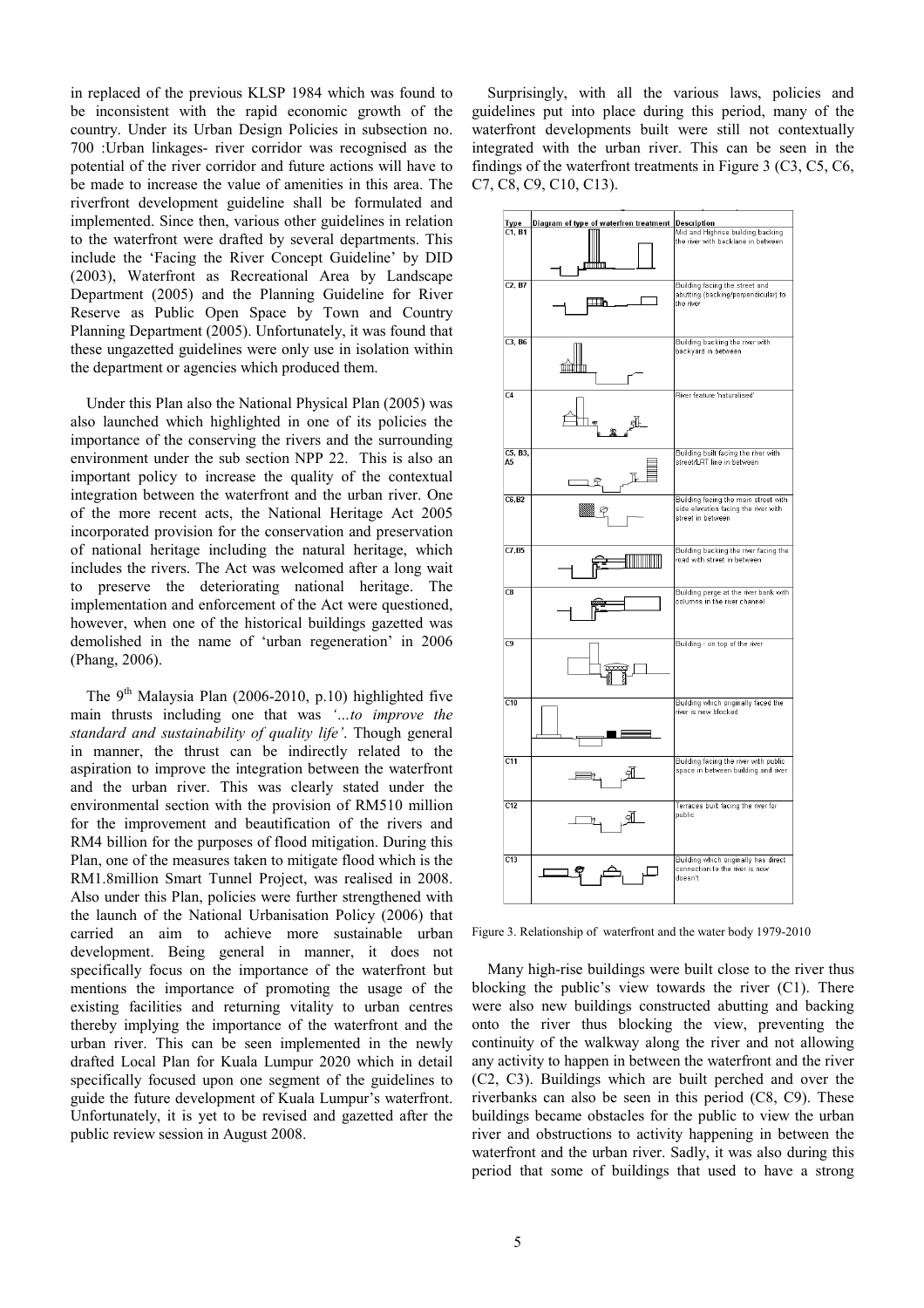contextual integration with the river became one that did not (C10, C13). With the existence of this type of development, the implementation of the available laws, policies and guidelines is in question and serious focus should be given to this matter. Indeed, it is worrying that this situation had occurred if more sustainable development is going to be achieved in the future development.

Only recently, after the KLSP 2020, some positive implementation was seen where new developments have begun to open up towards the urban river again. For example, C12 [\(Figure 3](#page-4-0))- terraces were built on the waterfront facing the urban river allowing for contextual integration to take place. There were also developments built facing the river with a well-landscaped public space in between the waterfront and the urban river (C11). This gave some indication of an increase of positive development responding to the laws, policies and guidelines available.

### V. CONCLUSIONS

The research results indicate that although there were laws available, the absence of policy and guidelines before the third morphological period was one of the main influences contributing to the lack of contextual integration between the waterfront and the urban river (Figure 4).

|              | Related Law/Policy/ Guideline to the waterfront development and the Urban River according to the years |           |                            |                                                          |
|--------------|--------------------------------------------------------------------------------------------------------|-----------|----------------------------|----------------------------------------------------------|
| Year         | Law                                                                                                    | Year      | Policy/ Guideline          |                                                          |
|              | Waterfront Establishment - River Decline (1857-1910)                                                   |           |                            |                                                          |
| 1907         | Sanitary Boards Enactment                                                                              |           |                            |                                                          |
|              | River Decline to the Commencement of Waterfront Regeneration (1911-1978)                               |           |                            |                                                          |
| 1913         | Municipal ordinance Cap 133/1913                                                                       |           |                            |                                                          |
| 1920         | Water Act 1920 (Act 418)                                                                               |           |                            |                                                          |
| 1923         | Town Planning & Development Bill, 1923                                                                 |           |                            |                                                          |
|              |                                                                                                        |           |                            |                                                          |
| 1927         | Town Planning & Development Bill, 1927                                                                 |           |                            |                                                          |
| 1930s        | Sanitary Board Enactment Cap 137, 1930                                                                 |           |                            |                                                          |
| 1955         | Town Boards Enactment of the                                                                           |           |                            |                                                          |
|              | Federated Malay States (Cap 137)                                                                       |           |                            |                                                          |
|              | amended in 21 <sup>st</sup> April 1955                                                                 |           |                            |                                                          |
| 1953         | Irrigation Areas Act 1953 (Act 386)                                                                    |           |                            |                                                          |
| 1958         | Undang-undang kecil Bangunan Dewan                                                                     |           |                            |                                                          |
|              | Bandaraya Kuala Lumpur, 1958                                                                           |           |                            |                                                          |
| 1960         | Akta Ibu Kota Persekutuan, 1960                                                                        |           |                            |                                                          |
|              | (Act 190)                                                                                              |           |                            |                                                          |
| 1964         | Land Conservation Act                                                                                  |           |                            |                                                          |
| 1965         | National land Code 1965 (Act 65)                                                                       |           |                            |                                                          |
| 1974         | Environmental Quality Act 1974                                                                         |           |                            |                                                          |
| 1974         | Street and Drainage Act, 1974                                                                          |           |                            |                                                          |
| 1974         | Federal Constitution                                                                                   |           |                            |                                                          |
| 1976         | Local Government Act 1976                                                                              |           |                            |                                                          |
| 1985         | Fisheries Act 1985 (Act 317)                                                                           |           |                            |                                                          |
| 1970s        | City of Kuala Lumpur (Planning) Act,                                                                   |           |                            |                                                          |
|              | 1973 (Act 107)                                                                                         |           |                            |                                                          |
| 1976         | Town and Country Planning 1976                                                                         |           |                            |                                                          |
|              | Waterfront Regeneration to Current (1979-2009)                                                         |           |                            |                                                          |
| 1982         | Federal Territory (Planning) Act 1982                                                                  |           |                            |                                                          |
|              | (Act 267)                                                                                              |           |                            |                                                          |
|              |                                                                                                        | 1984      |                            | <b>KLSP 1984</b>                                         |
|              |                                                                                                        | 1986-1990 | 5 <sup>th</sup> M'sia Plan |                                                          |
|              |                                                                                                        | 1991-1995 | 6 <sup>th</sup> M'sia Plan |                                                          |
|              |                                                                                                        |           |                            | <b>KLSP 2020</b>                                         |
|              |                                                                                                        | 1996-2000 | 7 <sup>th</sup> M'sia Plan |                                                          |
| 2005         | National Heritage Act 2005 (Act 645)                                                                   | 2001-2005 | 8 <sup>th</sup> M'sia Plan | National Environmental Policy<br>National Physical Plan  |
|              |                                                                                                        |           |                            |                                                          |
| 2005         |                                                                                                        |           |                            | River reserve (JPBD)                                     |
| 2005         |                                                                                                        |           |                            | Konsep Pembangunan                                       |
|              |                                                                                                        |           |                            | Mengadap Sungai (JPS)<br>Waterfront as Recreational Area |
| 2005<br>2006 |                                                                                                        | 2006-2010 |                            |                                                          |
|              |                                                                                                        |           | <sup>oth</sup> M'sia Plan  | National Urbanisation Policy                             |
| 2008         |                                                                                                        |           |                            | Draft Local Plan 2020                                    |

Figure 4. Chronology of law, policies and guidelines related to the waterfront development periods

 Much of the earlier planning of Kuala Lumpur was undertaken without any master plan that included the waterfront. Most planning was done according to necessity and ad hoc situations. This resulted in waterfront areas that were not well linked with the city. Many of the waterfront developments were already in place before the third morphological period and were there before the river reserves were established. It is obvious that many of the developments built during the second morphological were not contextually integrated with the urban river. In the third morphological period, however, though policies and guidelines were in place, they were very general and mostly related to zoning rather than specific plots. This resulted in difficulty monitoring and controlling development. There was also lack of guidelines that were suitable to Kuala Lumpur's city centre context. There was also a lack of a detailed master plan, which resulted in ad-hoc and piecemeal implementation on the ground. Some of the guidelines were not law or gazetted and this also created difficulties for implementation. Some of the available guidelines were also used in isolation within the agencies or departments that produced them. This prevented a holistic approach towards achieving a more sustainable development of the waterfront. Based on the findings, more detailed research is recommended to identify possible solutions to the problem of realising the more sustainable development of the Kuala Lumpur waterfront.

## ACKNOWLEDGMENT

We would like to acknowledge the support from International Islamic University Malaysia for the financial assistance in the setting up of the research project.

#### **REFERENCES**

- [1] B. Hoyle, "Waterfront Revitalisation in an East African Port-City. Cities", 18(5), pp. 297-313, 2001.
- [2] Hoyle, B. Global and Local Change on the Port-City Waterfront in *Geographical Review,* 90**,** 395-417. 2000
- [3] M., Carmona, et al., "Public Places Urban Spaces. The Dimensions of Urban Design., Architectural Press. 312, Oxford, 2003.
- [4] J.H, Bird, E.N. Lochhead, and M.C. Willingale, "Methods of Investigating Decisions Involving Spatial Effects Including Content Analysia of Interviews. Transactions of the Institute of British Geographers", 8(2), pp. 143-157, 1983.
- [5] R. Riley and L. Shumer-Smith, "Global Imperatives, Local Forces and Waterfront Redevelopment, in Revitalising the Waterfront: International Domension of Dockland Redevelopment, B. Hoyle, P. D.A, and H. M.A, Editors. Great Britain, 1988.
- [6] Colquhoun, "Urban Regeneration". B.T Batsford Ltd., London, 1995.
- [7] N. West, "Urban Waterfront Developments: A Geographic Problem in Search of a Model". Geoforum, 20(4), pp. 459-468, 1989.
- [8] see US Public Law 91-190
- [9] see US Public Law 92-500
- [10] A. Breen and D. Rigby, "The New Waterfront: A Worldwide Urban Success Story", Thames and Hudson, Great Britain, 1996.
- [11] M.W. Norris, "Local Government in Peninsular Malaysia", England Gower Publishing, 1980.
- [12] Department Irrigation and Drainage, "Guideline on Facing the River Concept Department Drainage and Department of Irrigation and Drainage, 2003.
- [13] Street and Drainage (Act133). 1974.
- [14] Water Act, 1920.